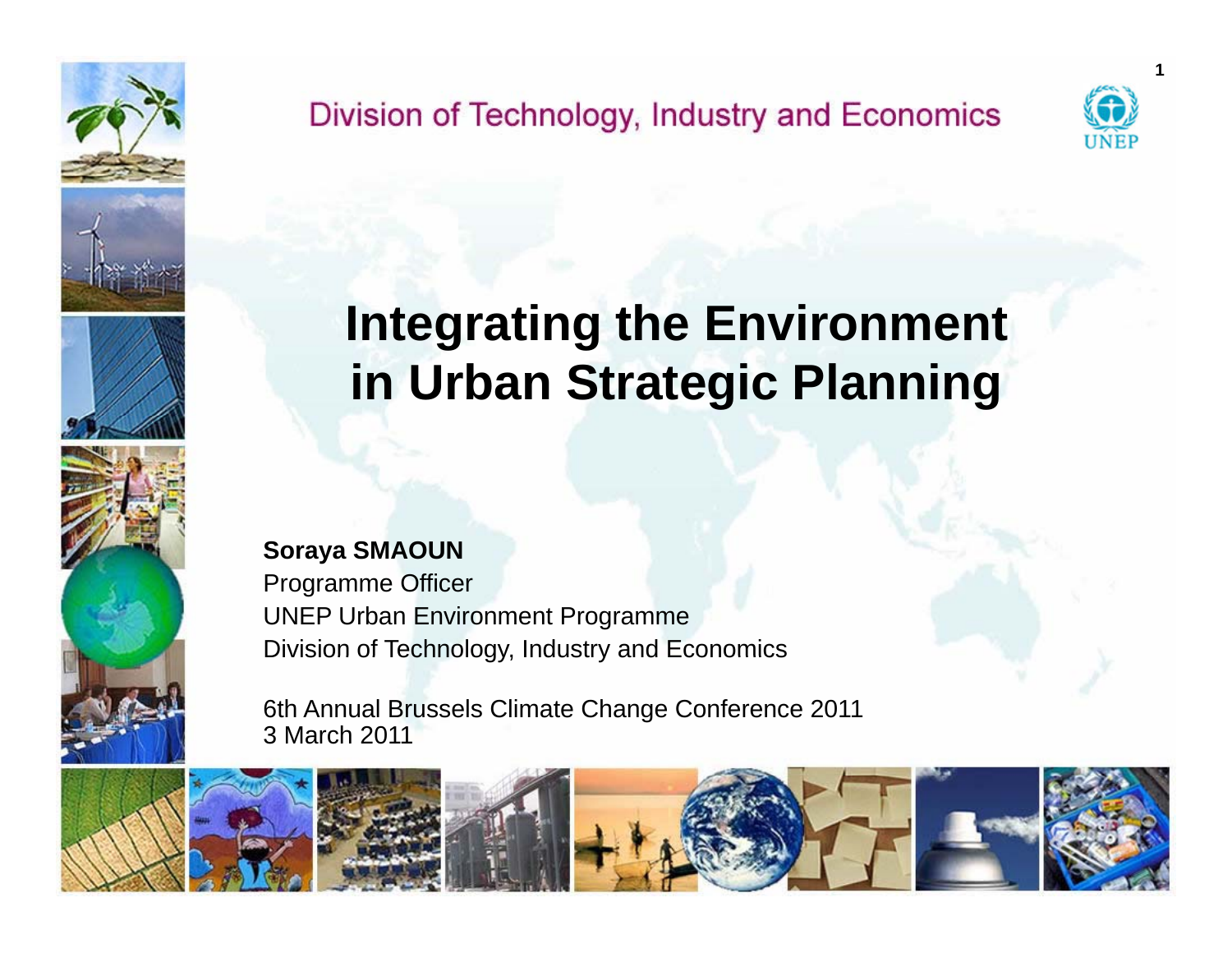

# **Urbanization Challenges and Opportunities**



#### •**Population:**

**50%** of the **world population** lives in cities **today**. **70%** expected by **2050 All of the population growth** in the next four decades will be absorbed by urban areas

#### •**Resource pressure:**

Cities consume over **75%** of the **world's natural resources,** use **60% ‐ 80%** of **global energy** and are responsible for **75%** of the **CO2 emissions**

#### •**Economic driver:**

**Urban based economic activities** account for **55% of GDP** in **LDCs**, **73%** in **middle income** countries, and **85% in the most developed countries**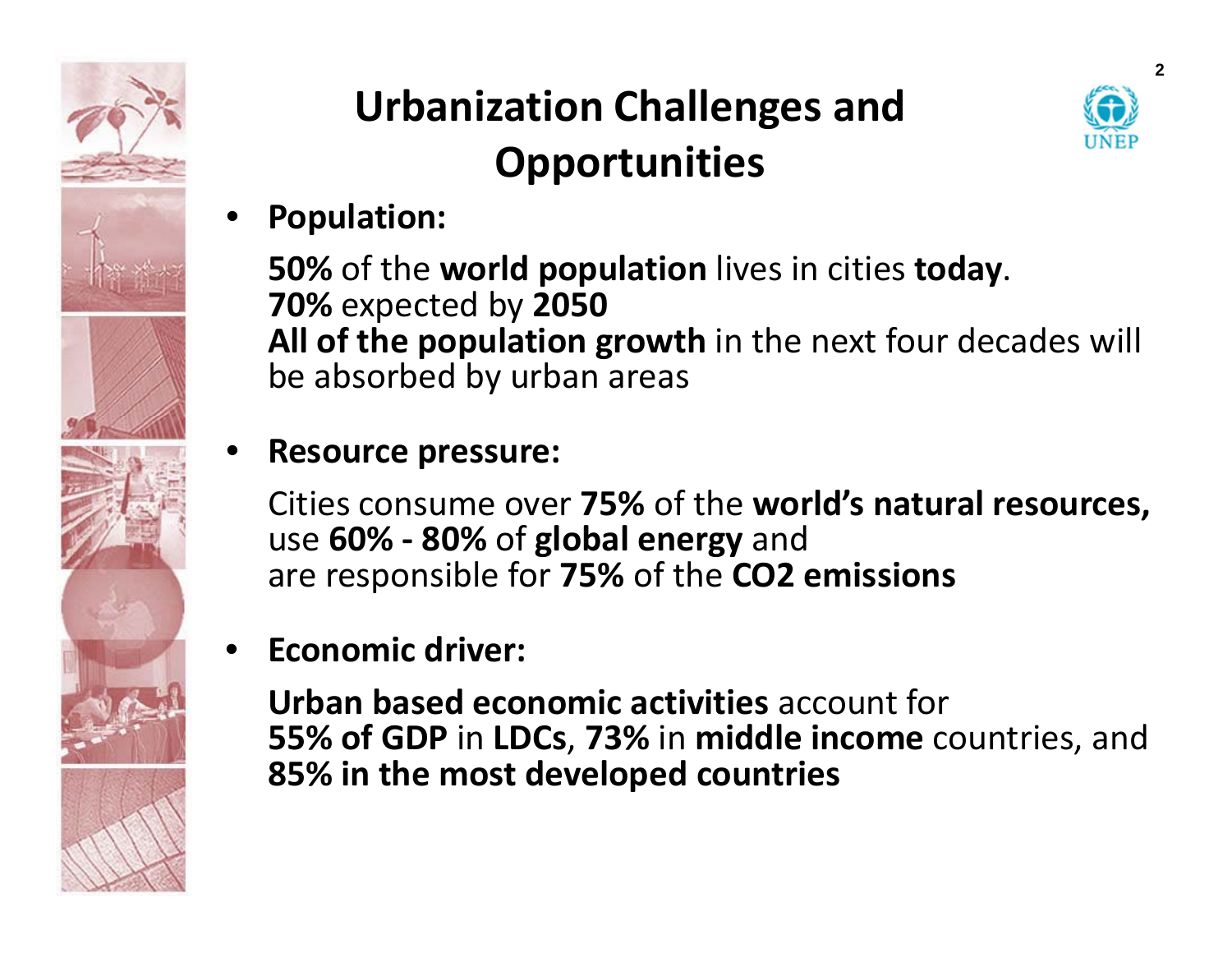

# **Complex urban‐environment relationships**



- •Cities impact on ecosystems around them
- •Cities rely on resources from their hinterland
- •● Risk of over-exploitation of natural resources
- •Increasing urban population and rising urban poverty
- • Environmental degradation hinders city development and reduce their attractiveness
- • Continued availability of environmental resources will assist long‐term urban development
- => Many development issues are directly linked to the environment. Yet, urban management does not sufficiently take in consideration the environment.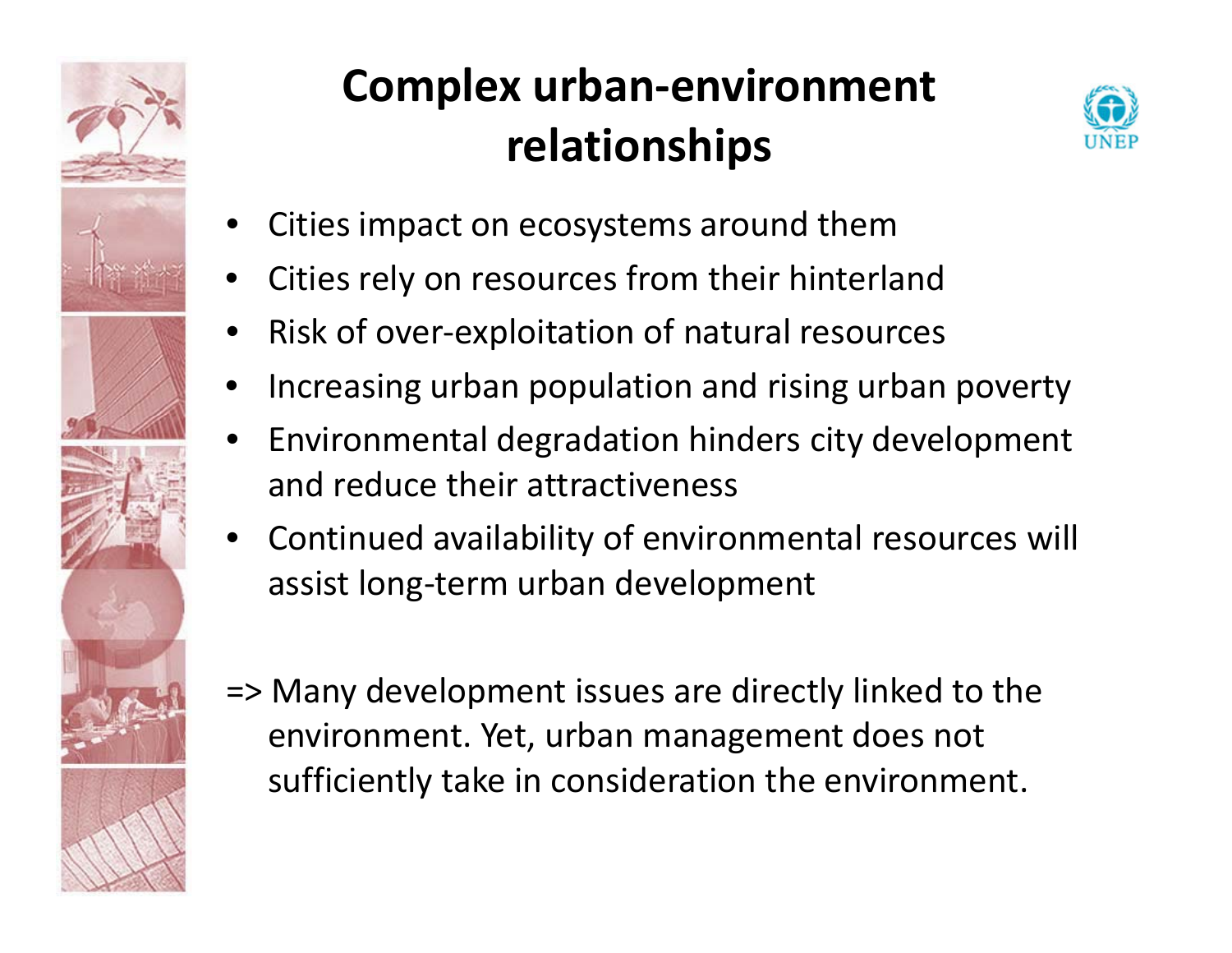

# **Instruments for Environmental Integration (1)**



## **Policy Instruments**

- = guiding principles for urban decision ‐makers
- •**Information Instruments**
- •**Voluntary Instruments**
- • **Economic Instruments**
	- Negative: Charges, taxes on emissions or products
	- Positive: tax rebates, financial support, tax credits
- • **Regulatory Instruments**
	- Regulations; 'Polluter pays principle'

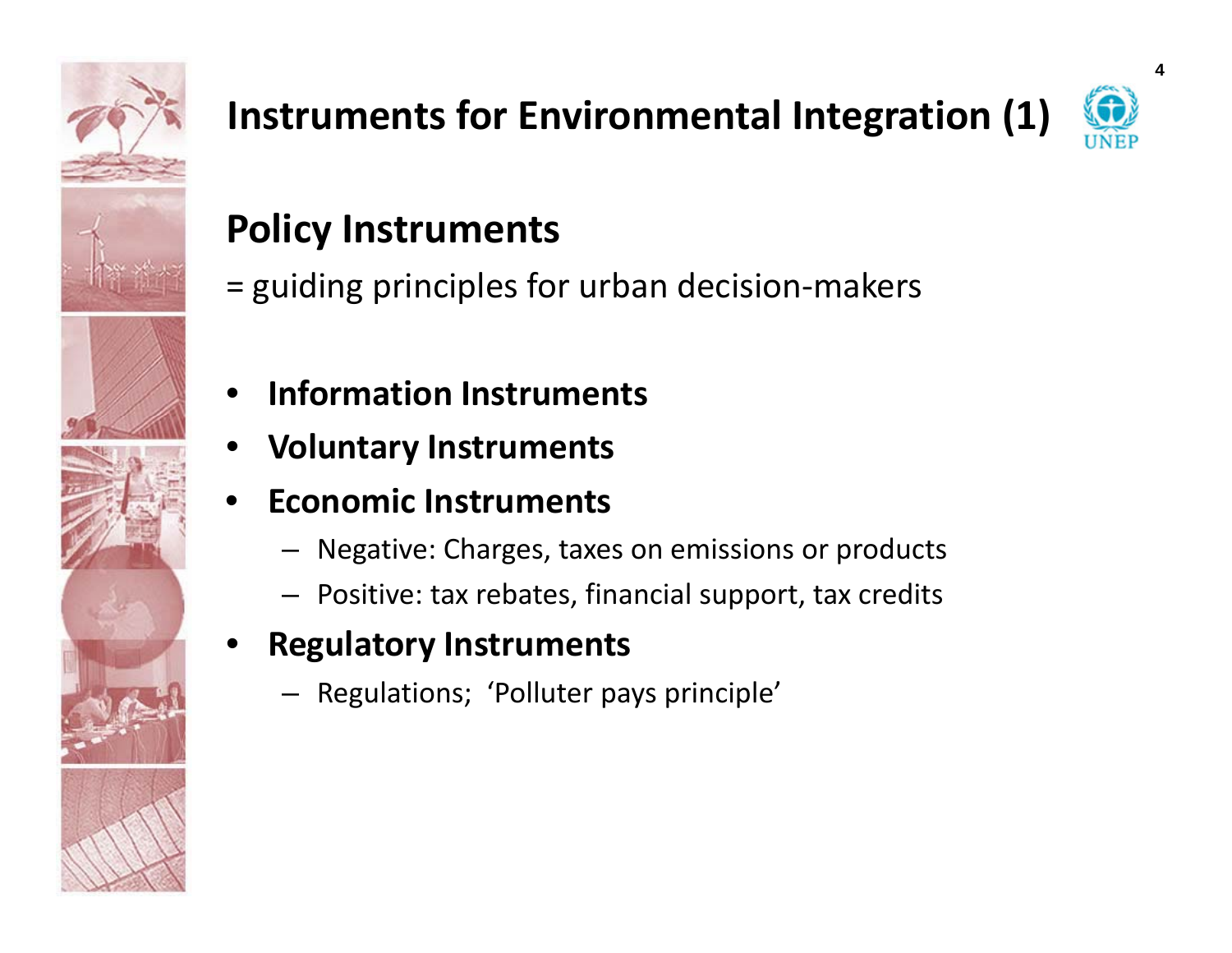

# **Instruments for Environmental Integration (2)**



**5**

## **Process Instruments**

- = urban planning process can be used to build consensus, to develop horizontal cooperation and creates new partnerships. They can also be used to prioritize issues and to create <sup>a</sup> vision or roadmap for the future.
- • **Visioning**
	- Task Forces, Round Tables, Expert Panels, Workshops
- • **Participatory Methods**
	- Methods and tools of Community‐based Planning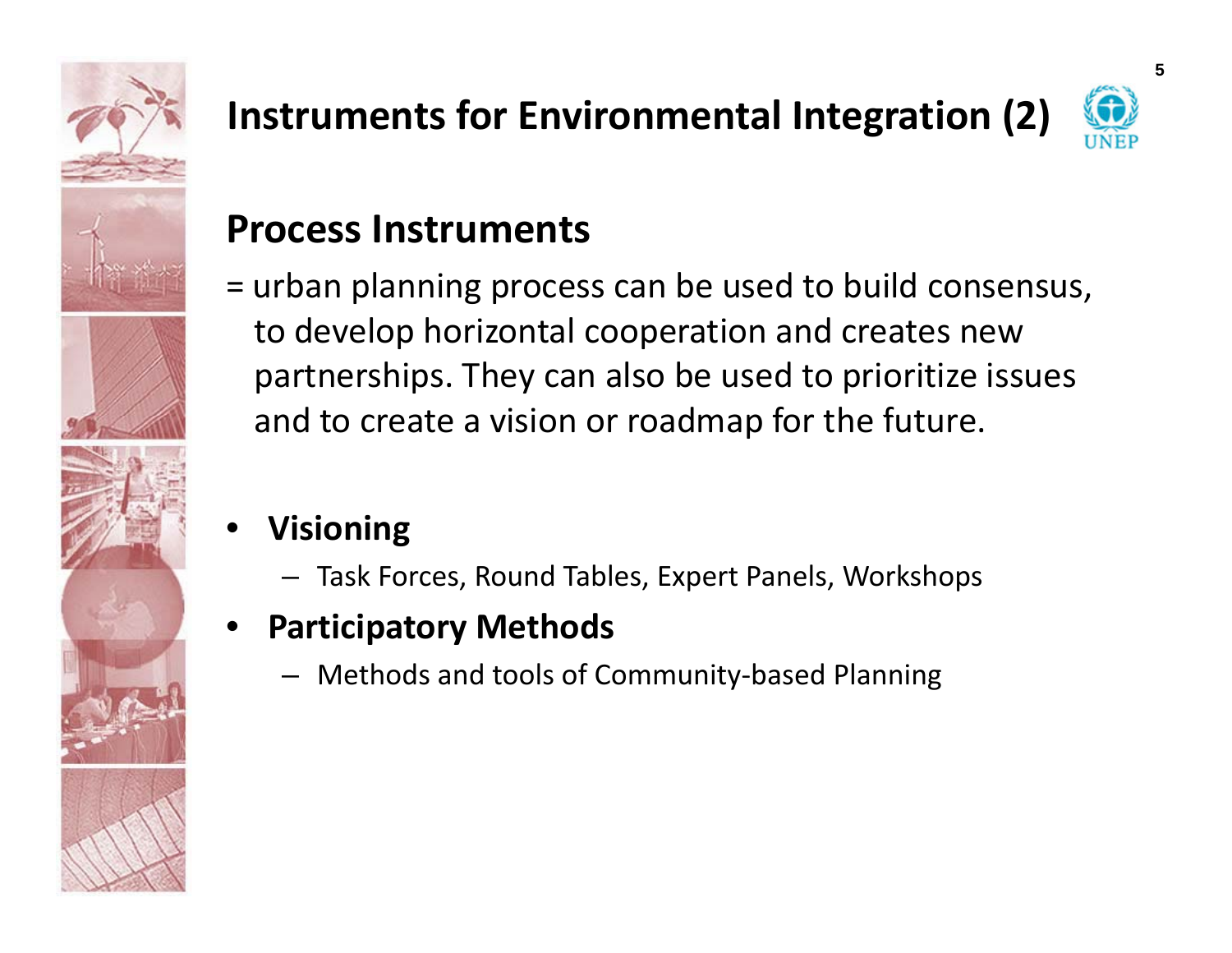

# **Instruments for Environmental Integration (3)**



## **Planning Instruments**

- = variety of methods by which urban development plans can be developed and implemented
- •**Environmental Profiles**
- •**SWOT‐Analysis**
- • **St t i ra eg <sup>c</sup> E i tl nv ronmentalA <sup>t</sup> ssessment**
	- To ensure that environmental impact of policies and programmes are identified, assessed, mitigated, communicated to decision‐makers and the public
- •**City Development Strategies**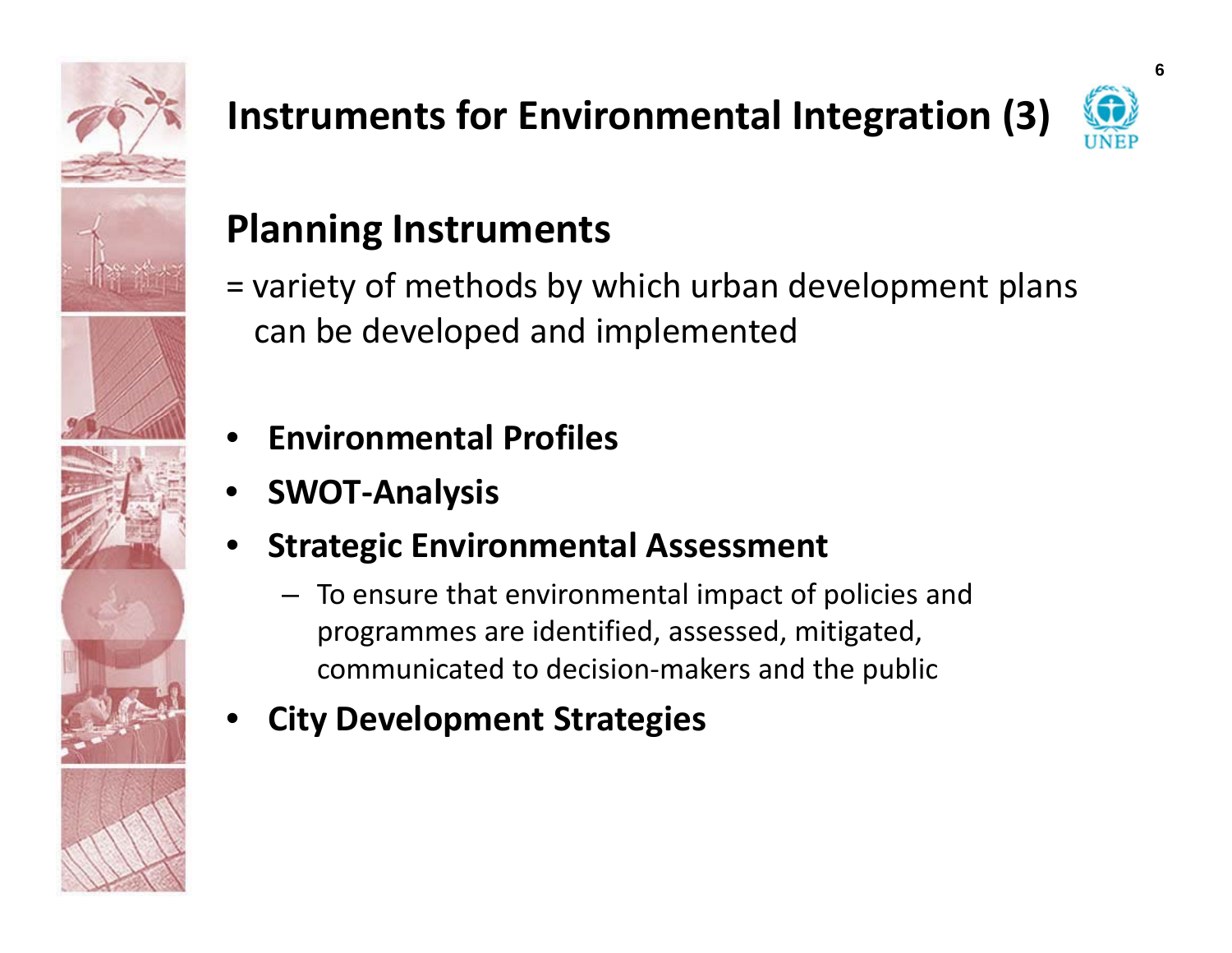# **Example: Environmental Assessment**

- •**•** To assess urbanization effects on the environment
- •• Interaction between social, economic and environmental dimensions
- $\bullet$ • Information on impacts on urban environment
- •To obtain data for decision‐making and action
- •**•** Basis for monitoring state of environment over time

### **UNEP GEO Cities Assessments**

- •Analysis of social, economic, policy, territorial characteristics of urban development
- • Methodology for cities to conduct Integrated Environmental Assessments





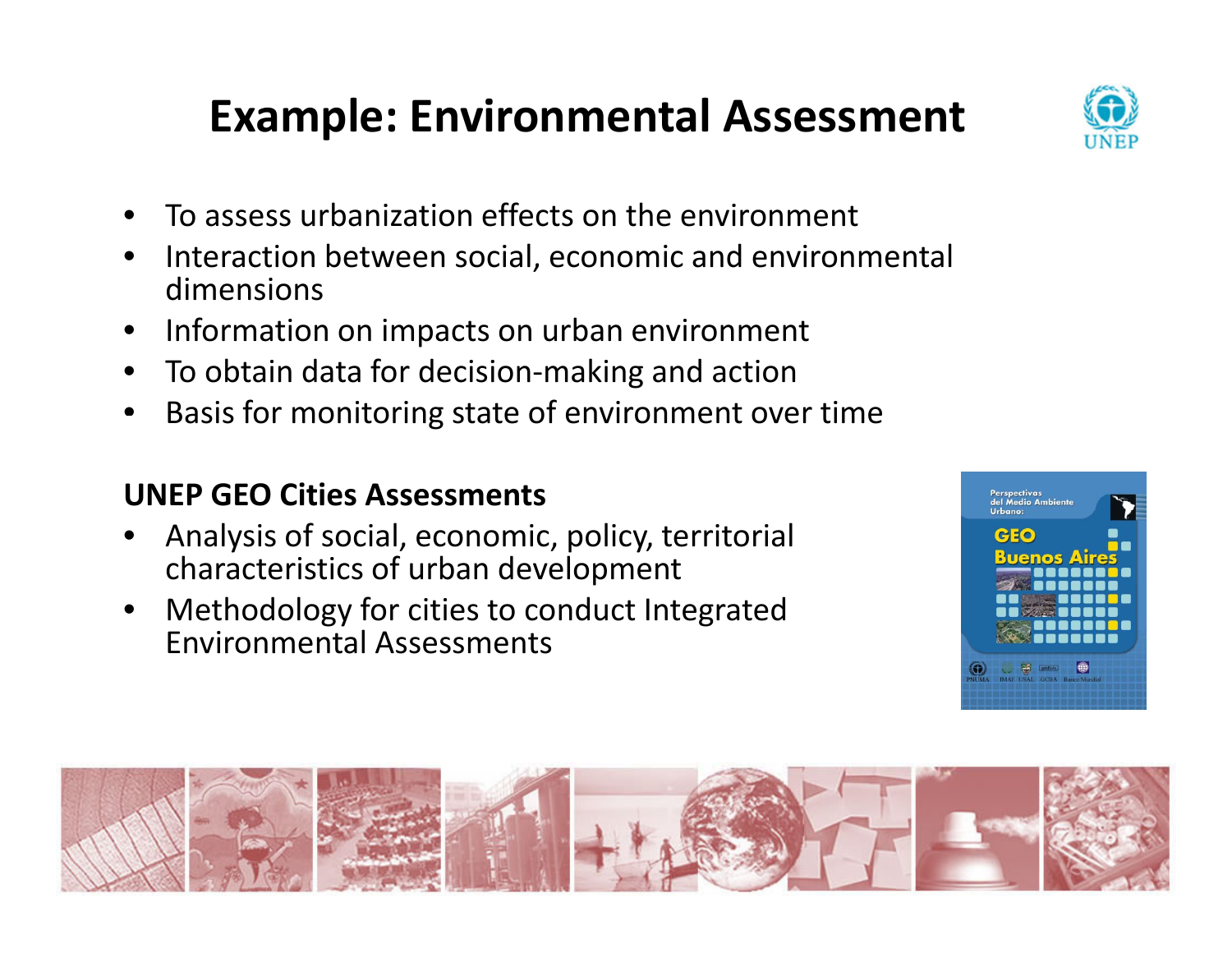

# **Instruments for Environmental Integration (4)**



## **Management instruments**

= to direct and administer urban planning decisions



- Environmental indicators measured in physical quantities running parallel to financial budgeting
- EcoBudget

### •**Environmental Quality Management**

– Air Quality Management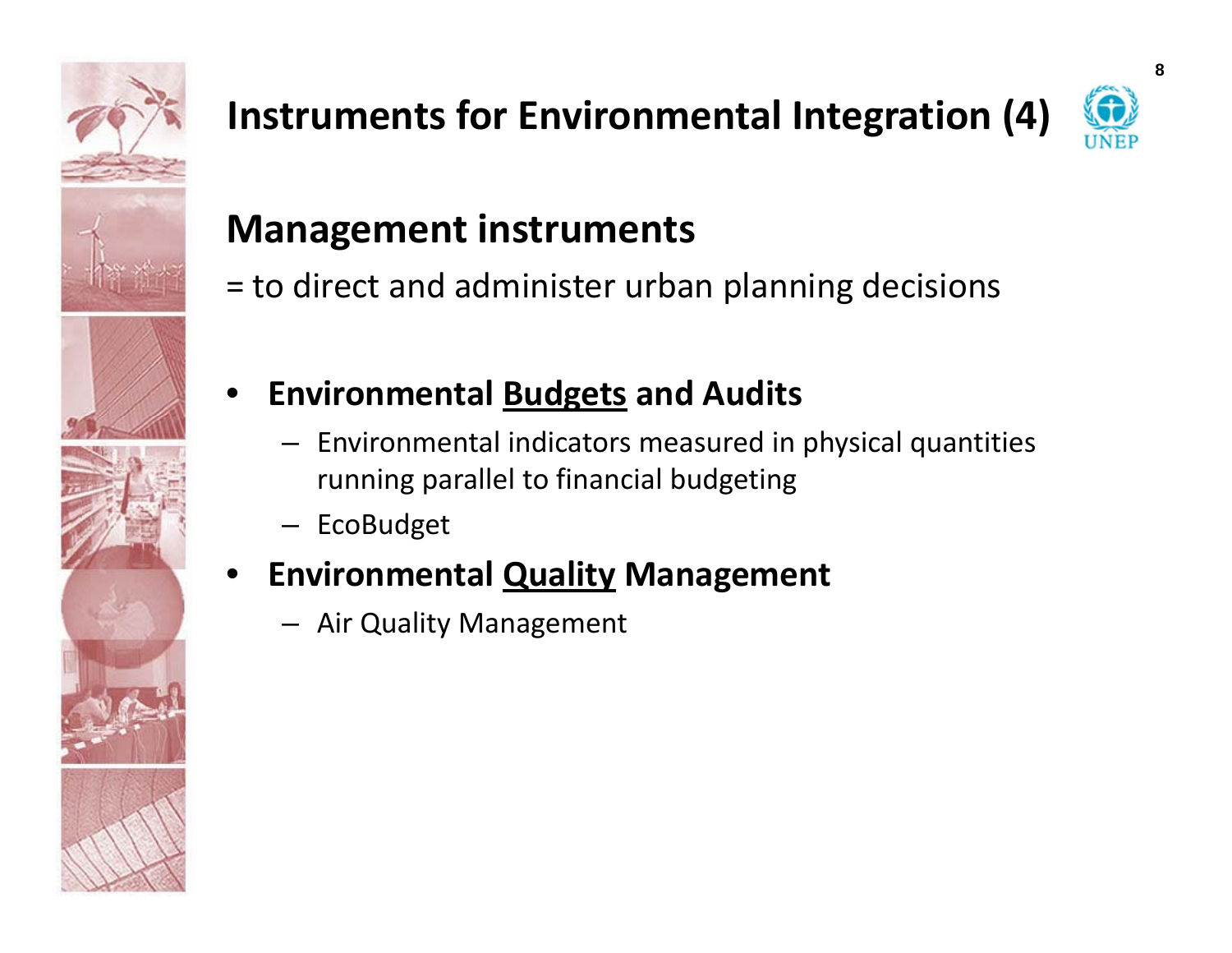# **Example: EcoBudget**



- •Environmental Management System
- • To plan, manage, report and evaluate consumption of natural resources of <sup>a</sup> city
- •Complements the traditional budget by environmental budget
- •Measures natural resources instead of money
- • Accounts and indicators developed for each natural resource
- • Mirrors the phases of <sup>a</sup> municipal financial budgeting cycle



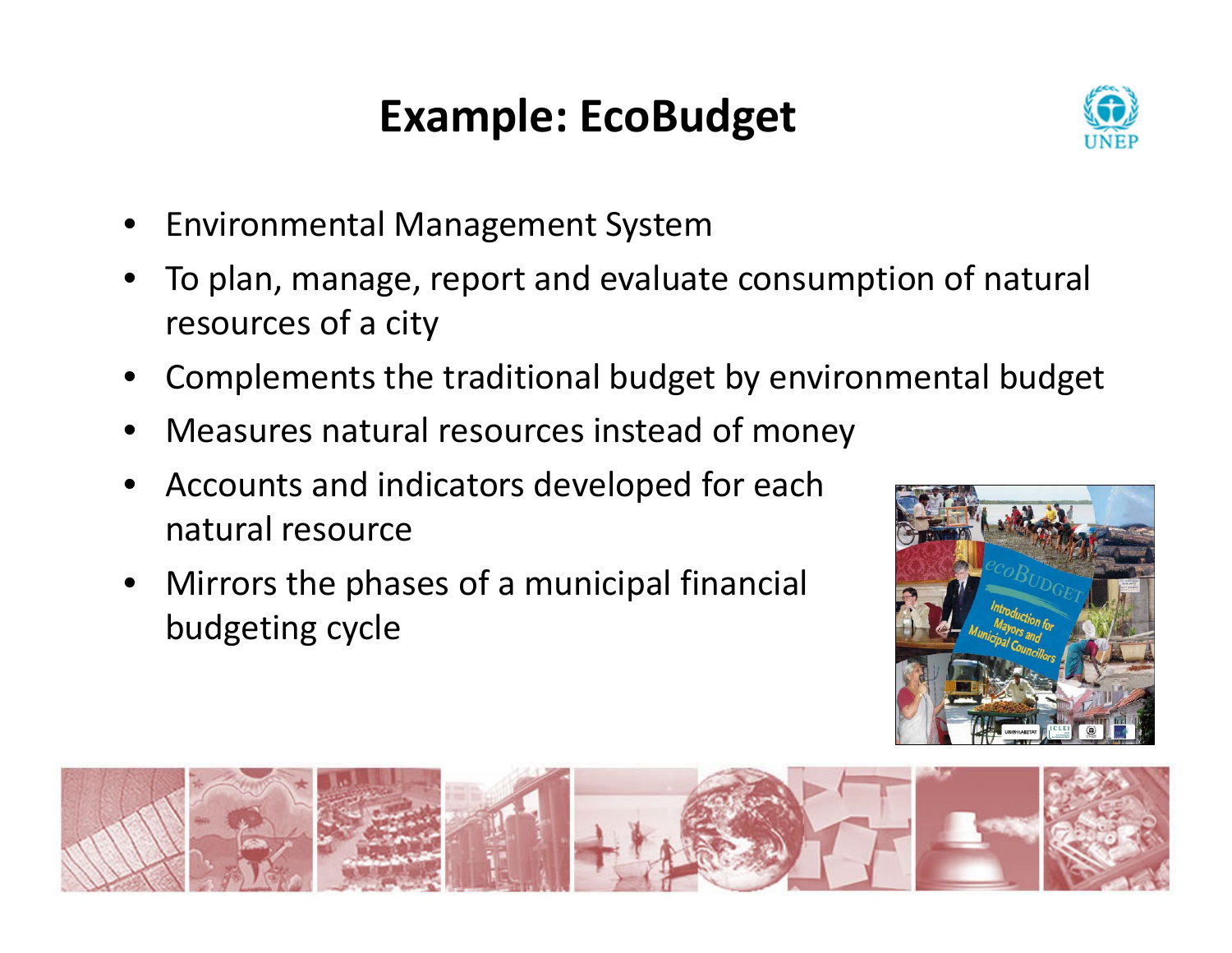# **The UNEP Urban Environment Programme**



## **The Urban Programme aims to:**

- Integrate the urban dimension in key global environment issues
- Promote the link between local and global agendas and action
- Promote resource efficient and sustainable cities
- Make the case of integrating environment in strategic planning at city level and to provide technical assistance to cities

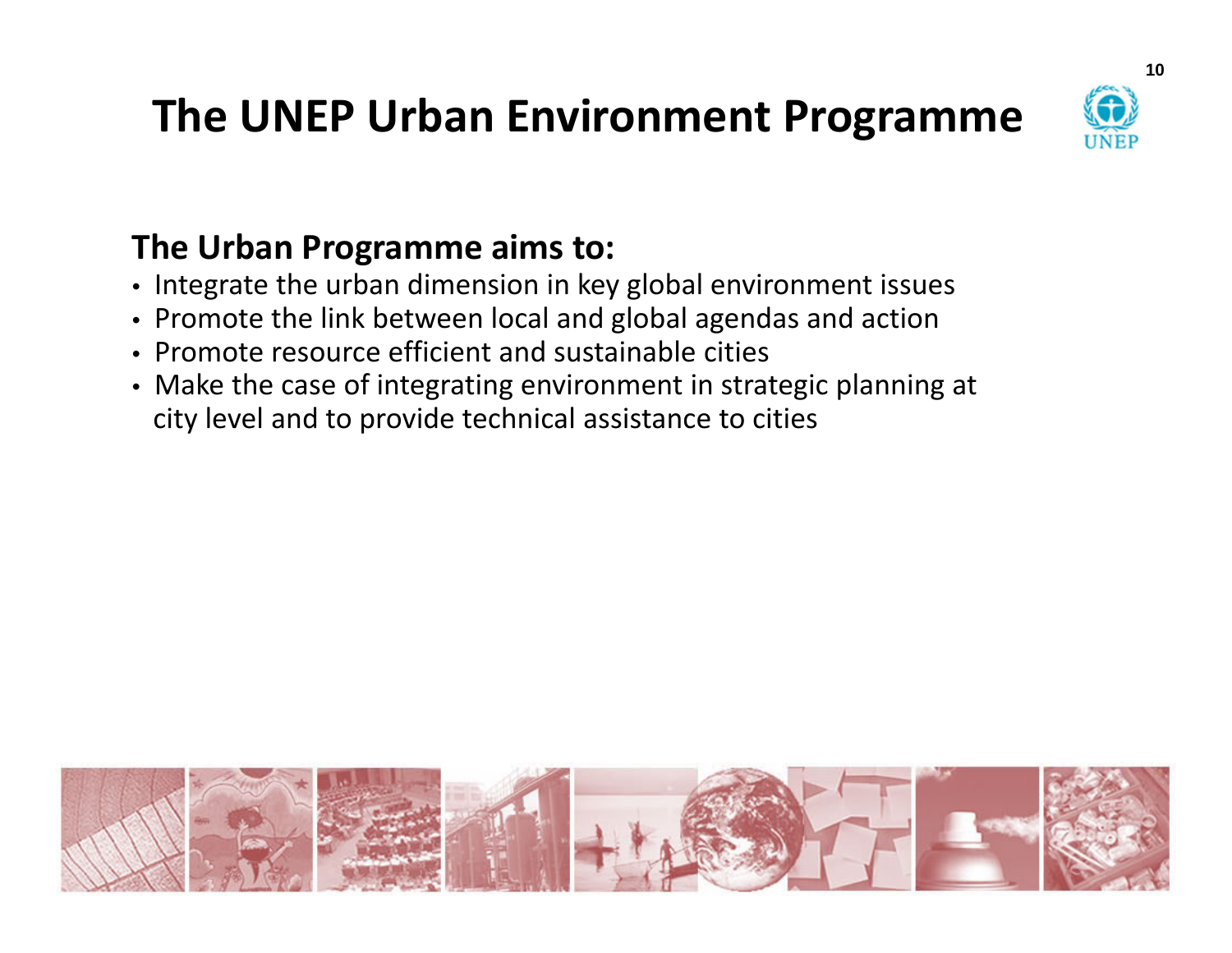

## **Integrated environmental planning in cities**



- •Joint work programme with Cities Alliance
- • Environment is an asset, <sup>a</sup> natural resource capital, which needs to grow rather than deplete
- • Develop <sup>a</sup> methodology and toolkit with case studies to support cities in better integrating the environmental dimension in their long‐term strategic planning
- • Ensure that the vision and strategy developed in city will use environmental resources sustainably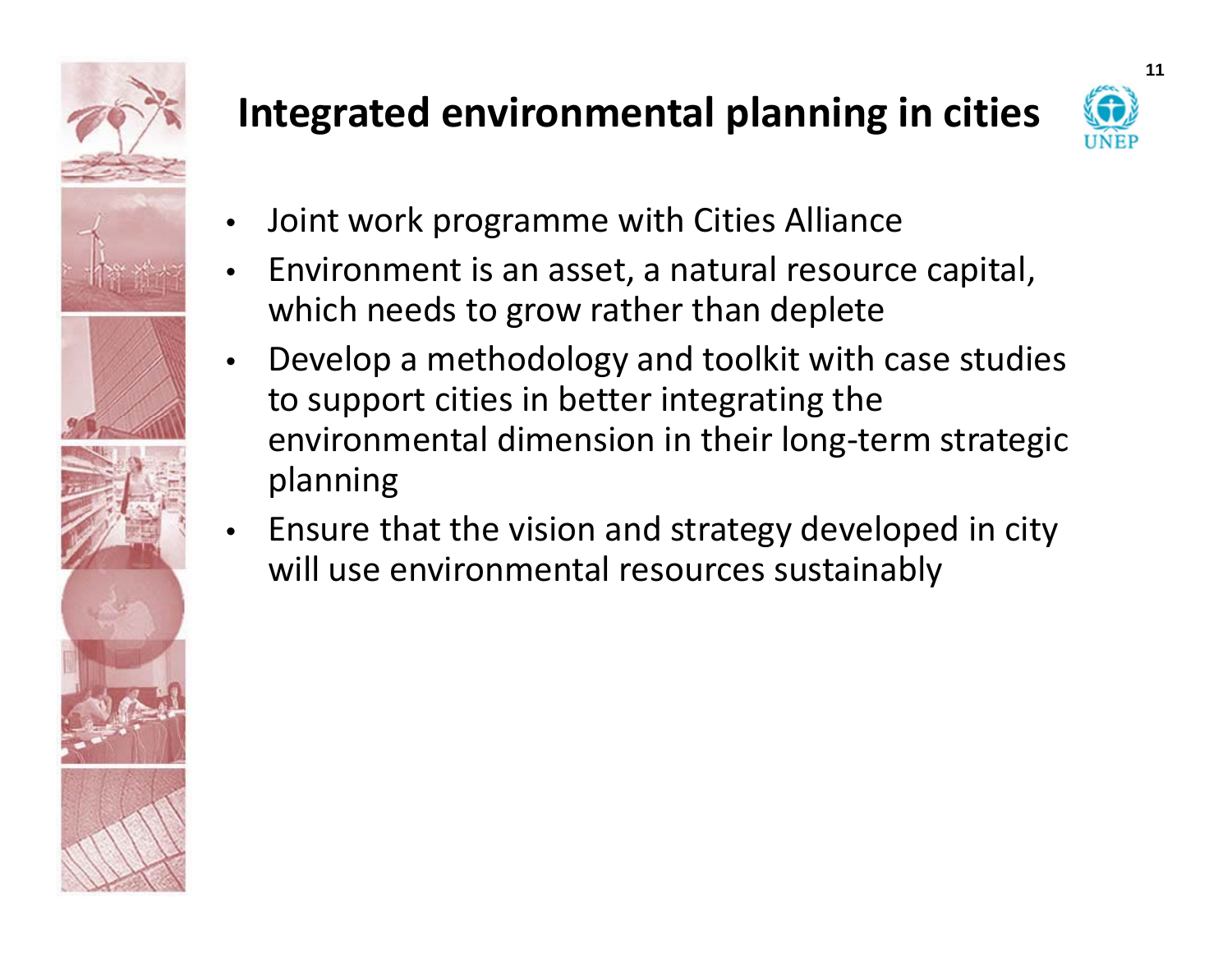

## **Global Reporting GHG Framework for Cities**



- • Consistent with IPCC guidelines and WRI/WBCSD GHG Protocol
- •• Standard calculates emissions on a per capita basis
- • Cities can compare performance and analyze differences
- •Open source standard
- • More concerted city action to reduce urban climate footprint
- • Responding to the need of providing cities with an open, global and harmonized Protocol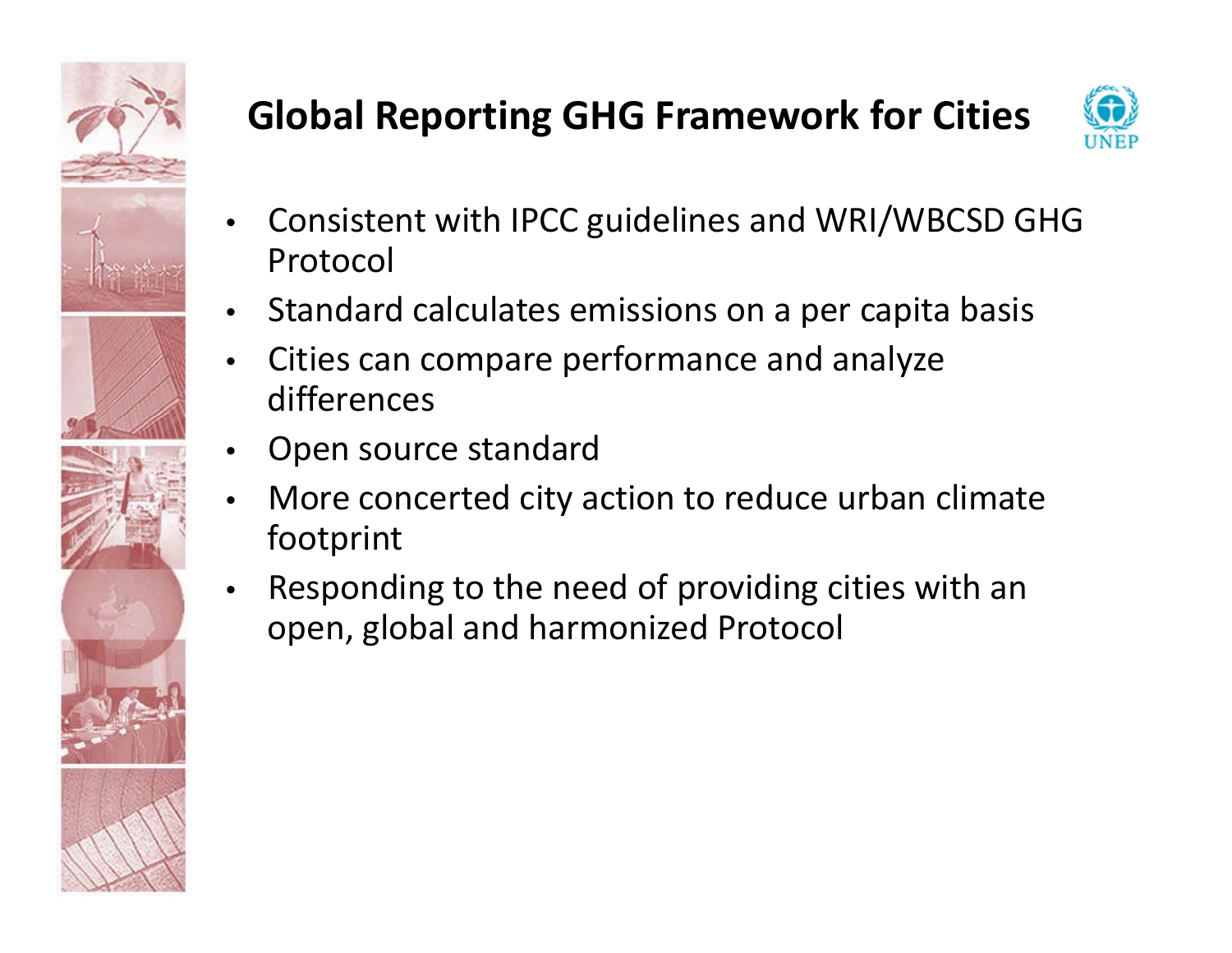

# **Country vs. City Emissions**

### **GHG Emissions (tCO2e/capita) 2005 and 2007 (tCO2e/capita),**

| Argentina           | 7.6  | <b>Buenos Aires</b> | 3.8   |               |     |
|---------------------|------|---------------------|-------|---------------|-----|
| <b>Bangladesh</b>   | 0.4  | <b>Dhaka</b>        | 0.6   |               |     |
| Canada              | 22.6 | Calgary             |       | 17.7; Toronto | 9.5 |
| China               | 3.4  | <b>Beijing</b>      | 10.1; | Chongqing 3.7 |     |
| Finland             | 14.8 | Helsinki            | 7.0   |               |     |
| France              | 8.7  | Paris               | 5.2   |               |     |
| India               | 1.3  | Delhi               | 1.5;  | Kolkata       | 1.1 |
| Republic of Korea   | 11.5 | Seoul               | 4.1   |               |     |
| Spain               | 9.8  | <b>Barcelona</b>    | 4.2;  | Madrid        | 6.9 |
| <b>South Africa</b> | 9.9  | <b>Cape Town</b>    | 11.6  |               |     |
| Sweden              | 7.2  | Stockholm           | 3.6   |               |     |
| <b>USA</b>          | 23.6 | <b>Denver</b>       | 21.5: | New York 10.5 |     |

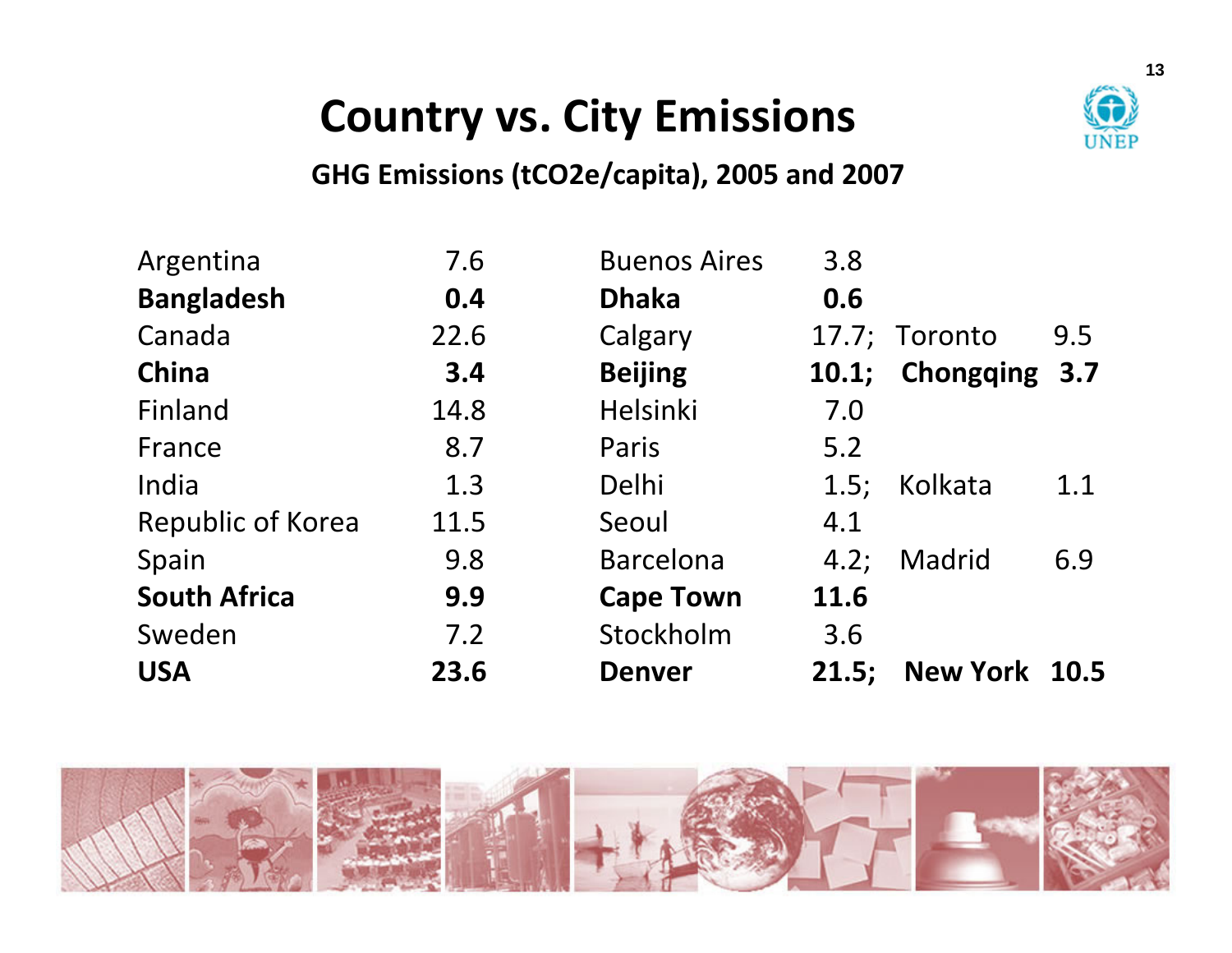# **UNEP Green Economy Initiative**



- $\bullet$  **Launched in 2008 by UNEP,** macroeconomic **analysis of policy reforms and investments** in green sectors and in greening brown sectors
- To offer <sup>a</sup> **viable alternative to the unsustainable status quo**

## **Three sets of activities**

- •**Green Economy Report** and related research materials
- •**Providing advisory services** in specific countries
- • **Engage in implementing the Green Economy Initiative** with <sup>a</sup> wide range of partners

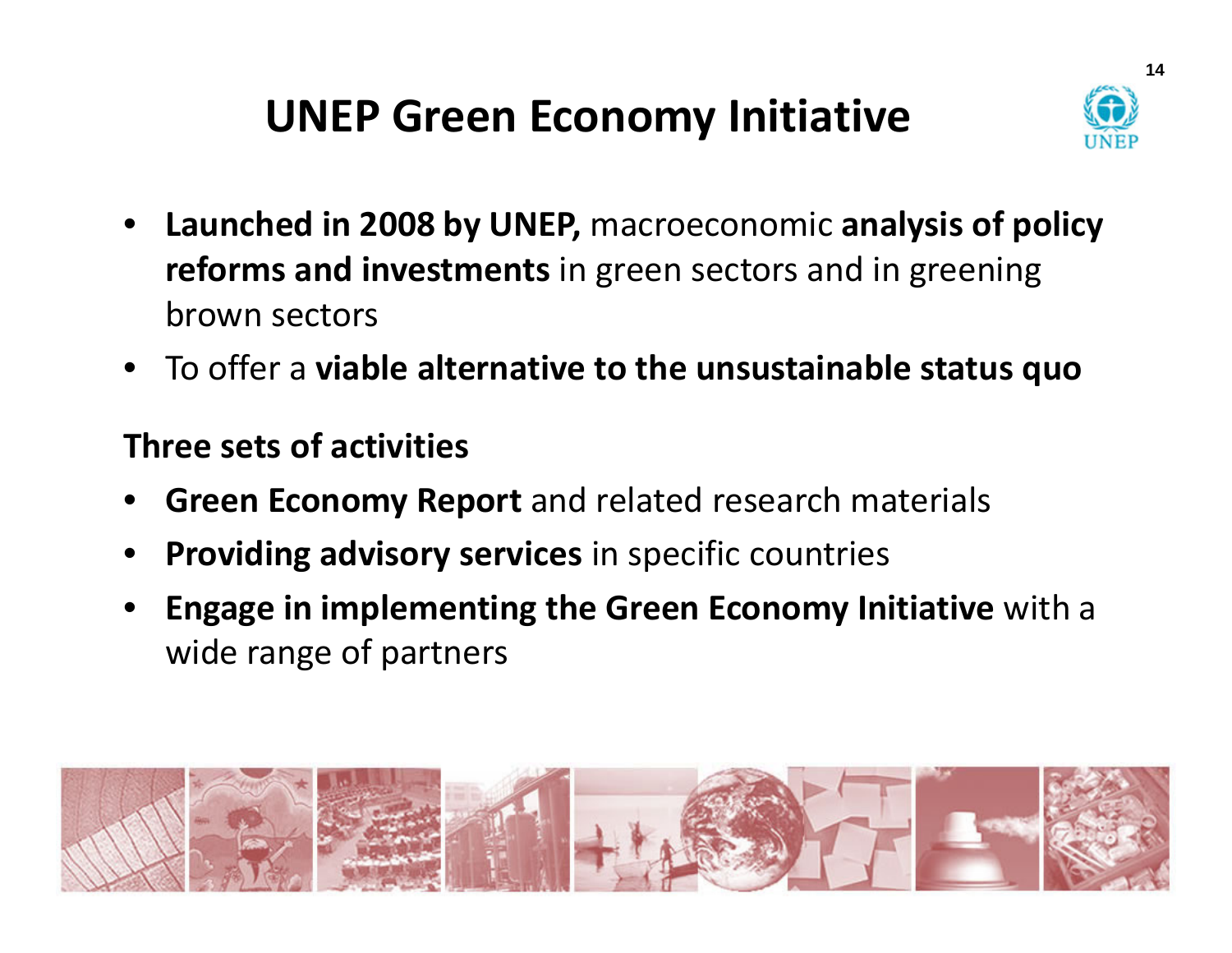# **Economic Benefits of Green Cities**



## **Agglomeration Effects**

Doubling the employment density of an urban area in developed countres typically raises its labor productivity by around 6%.

## **Lower Infrastructure costs**

Streets, railways, water and sewage systems come at lower cost per unit the higher the urban density.

## **Reduce Congestion**

Congestion costs 1%‐1.3% of GDP in developed region and 3% of GDP in developing region.

## **Create Green Jobs**

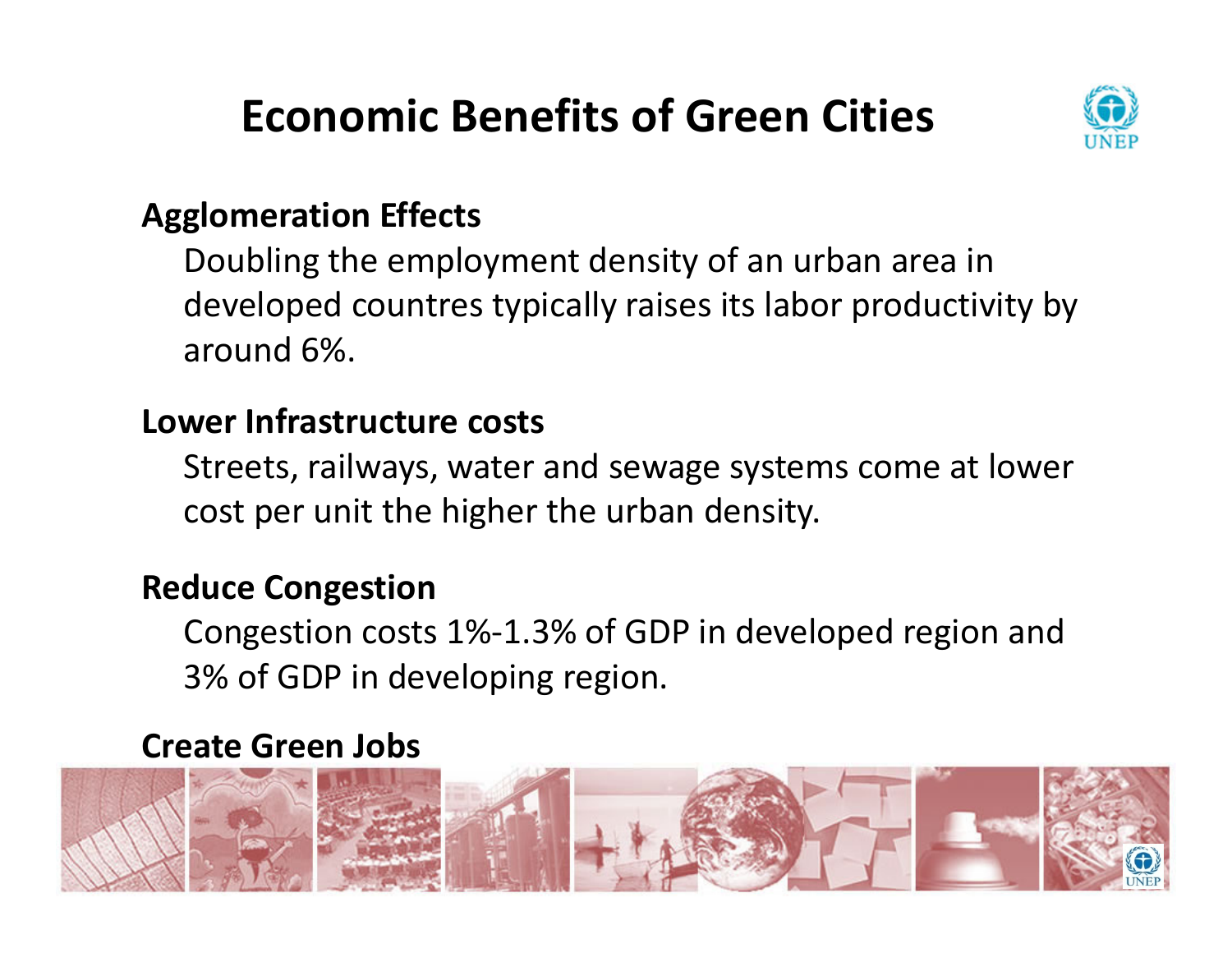# **Social and environmental Benefits of Green Cities**



## **Enhance Community Cohesion**

Community cohesion is an important component of social life in cities and affects individuals, families and social groups

## **Promote Social Equity**

Construction of green cities can improve poor people's living conditions

## **Improve Public Health**

## **Increase Road Safety**

For many low‐ and moderate‐income countries, the cost of road crashes represents between 1%‐3% of GDP.

## **Guarantee Food Security**

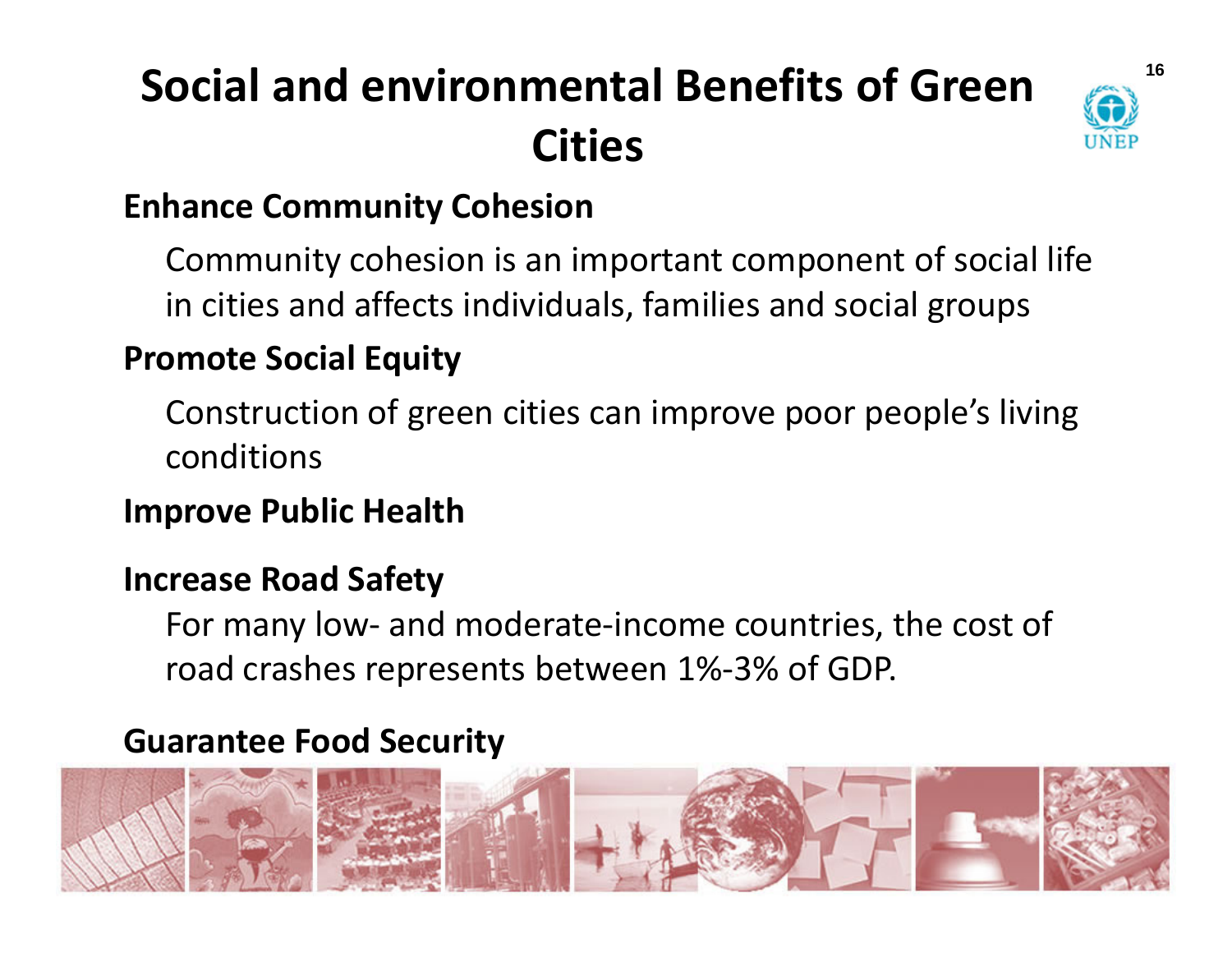

# **ConclusionsCities and Green Economy**



- • Cities as **platform** for delivering environmental sustainability, economic growth and well-being (inclusive growth)
- • Cities are **central instrument** for de‐linking higher living standards and increasing resource consumption
- • Projecting the various forms in which cities might be expected to grow over the next few decades
- • Providing public policy recommendations for transforming existing cities, and delivering new ones, taking into account regional differences in climatic conditions, culture and societal values